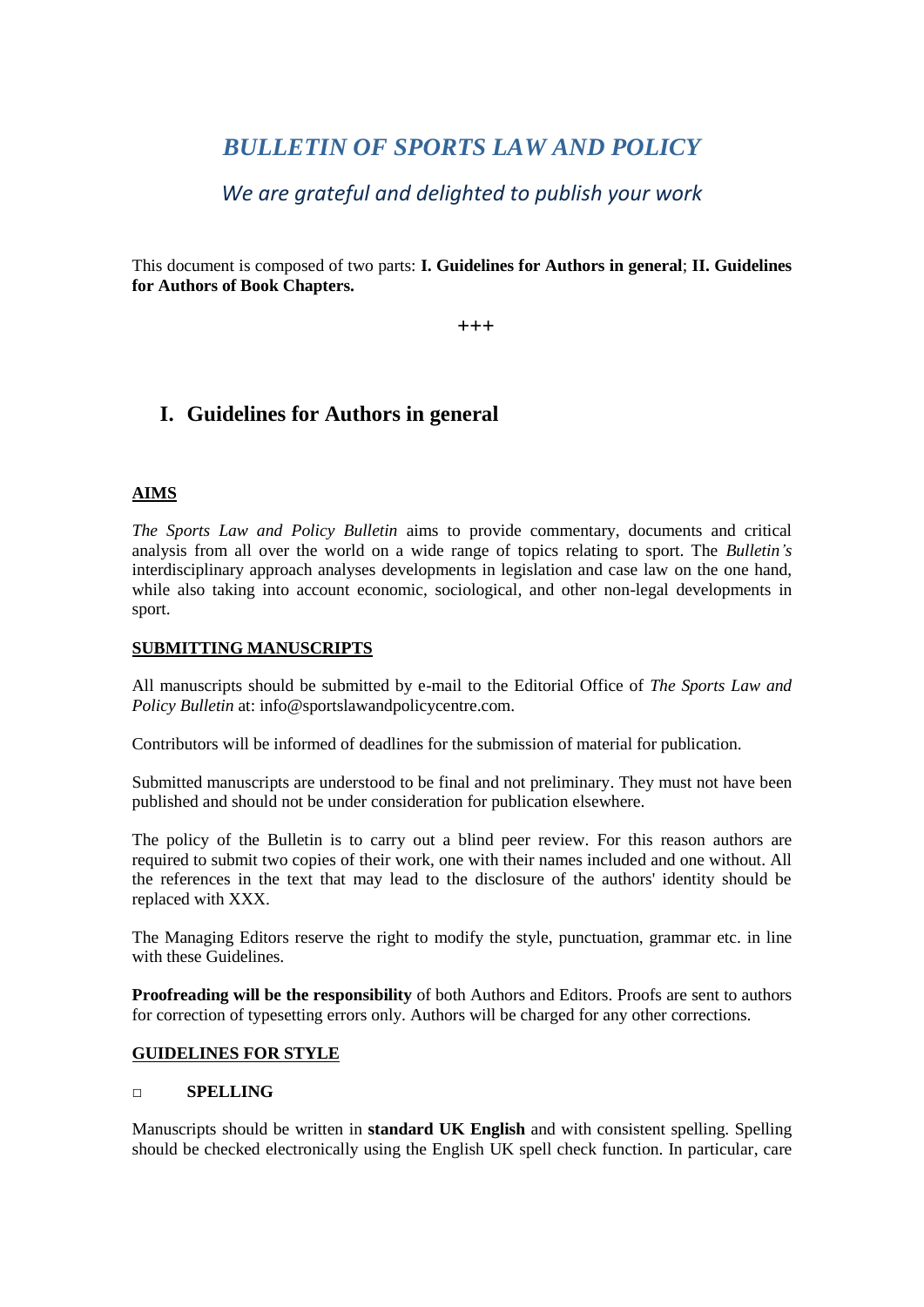should be taken not to confuse English and American spellings, for example 'Organisation' should be used rather than 'Organization'.

In the main text **dates** should also be presented in English style, e.g. **18 October 1971**.

#### **□ CAPITALISATION**

In accordance with normal practice, all major words in a title of a work should be capitalised as well as proper nouns (names) and adjectives derived from proper nouns such as '*Italian*'. Letters in abbreviations such as EU should also be capitalised, as well as the first letter of words such as 'State' and terms such as 'Member State'.

#### **□ SUB-HEADINGS**

Articles may be divided into subsections using standard numbering rather than roman numerals. Sub-sections may be further sub-divided using decimal points, e.g. 1, 1.1, 1.2, 1.3...etc.

All initial sub-headings should be in font type 'small caps', e.g. 1. THE MEMBER STATES.

Subsequent section headings should be italics with only the initial letter capitalised, e.g. *1.1 Italy*.

After this, further division of sub-sections should be denoted in the following way:

*1.1* 

*1.1.1* 

*1.1.2*

*1.1.3*

#### **□ ITALICS**

Authors should employ italics with care. These should only be used in cases where a foreign (i.e. not English) word or phrase is used i.e. *ipso facto* and *et al*.

#### ~ **LAYOUT AND SPACING**

All articles should be laid out as follows:

A4 format, Times New Roman 11 and footnotes in Times New Roman 9.

The name of the contributor should appear left justified at the head of the first page. The title of the article should also be left justified and appear two lines below the name of the contributor. The abstract should be seven lines below this and be fully justified.

Two lines should be allowed between the end of each sub-section and the heading of the next, whereas only one line should be allowed between the subheading and the beginning of the subsection itself. Where subsequent sub-division is employed, one line should be allowed between the end of one section, the title of the second sub-heading, and the beginning of the next subsection.

All material should be single-spaced, fully justified, and single-sided.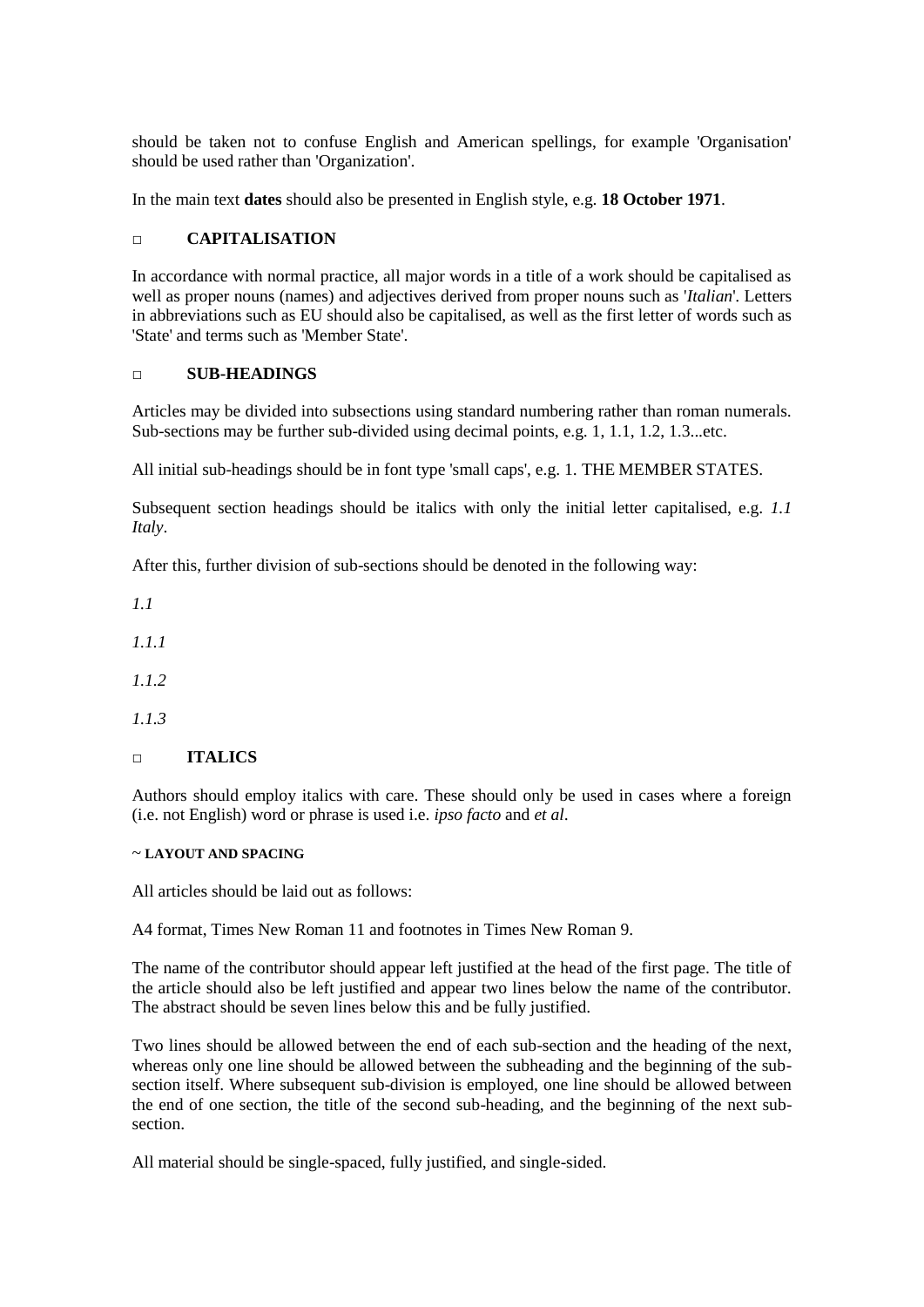The initial paragraph of any section should be left justified, whereas the first line of subsequent paragraphs should be indented.

~ CITATIONS AND FOOTNOTES

Citations should not appear in the text but in footnotes.

Footnotes should be numbered consecutively and appear at the bottom of the page.

#### **□ ARTICLES**

Articles in footnotes should be cited in the following way:

Initials and surname of author(s), title of article in single inverted commas, journal reference (title of journal abbreviated in italics, volume number, year of publication), page reference (without p.)

**Example**: M. Colucci, 'Sports Law in the European Union', *RDES*, vol. 2, 2007, 461.

Journal titles can be abbreviated according to international standard abbreviations. If the journal, which the contributor wishes to cite, is not listed in these guidelines the editorial office invites he/she to propose a suitable abbreviation.

#### **□ BOOKS**

Books should be cited in the following way:

Initials and surname of the author/s, title of book in italics, edition, place of publication, publisher, year, and page reference,

**Example**. E.F. Schumacher, Small Is Beautiful, New York, Harper Torchbooks, 1973, 68.

#### **□ INDIVIDUAL CONTRIBUTIONS TO EDITED COLLECTIONS OF PAPERS**

They should be cited in the following : initials and surname of author, title of contribution in single inverted commas, initials and surname of editor/s, title of book in italics, place of publication, publisher, year, page reference.

E.g. B. Brooks, 'De-regulating the Labour Market: Reflections on the New Zealand Experience', in C. Engels and M. Weiss (eds.), *Labour Law and Industrial Relations at the Turn of the Century - Liber Amicorum in Honour of Prof. Dr. Roger Blanpain*, The Hague, Kluwer, 1998, 134.

Citations to cases should follow the style of the country of origin, including the date of the case, except for cases from common law jurisdictions. The name of the jurisdictions and of the review or law report in which the case is published should be included in italics. The names of the parties in cases from common-law jurisdictions should be in italics. The abbreviation 'v.' (for versus) should be in roman typeface:

E.g. HR 14-4-1989, NJ 1989,469 *Lord Napier and Ettrick v. Hunter* [1993] 2 *WLR* 42, [1993] 1 Lloyd's Rep. 197.

Cross-references should preferably not use 'above' and 'below' but rather '*supra*' and '*infra*'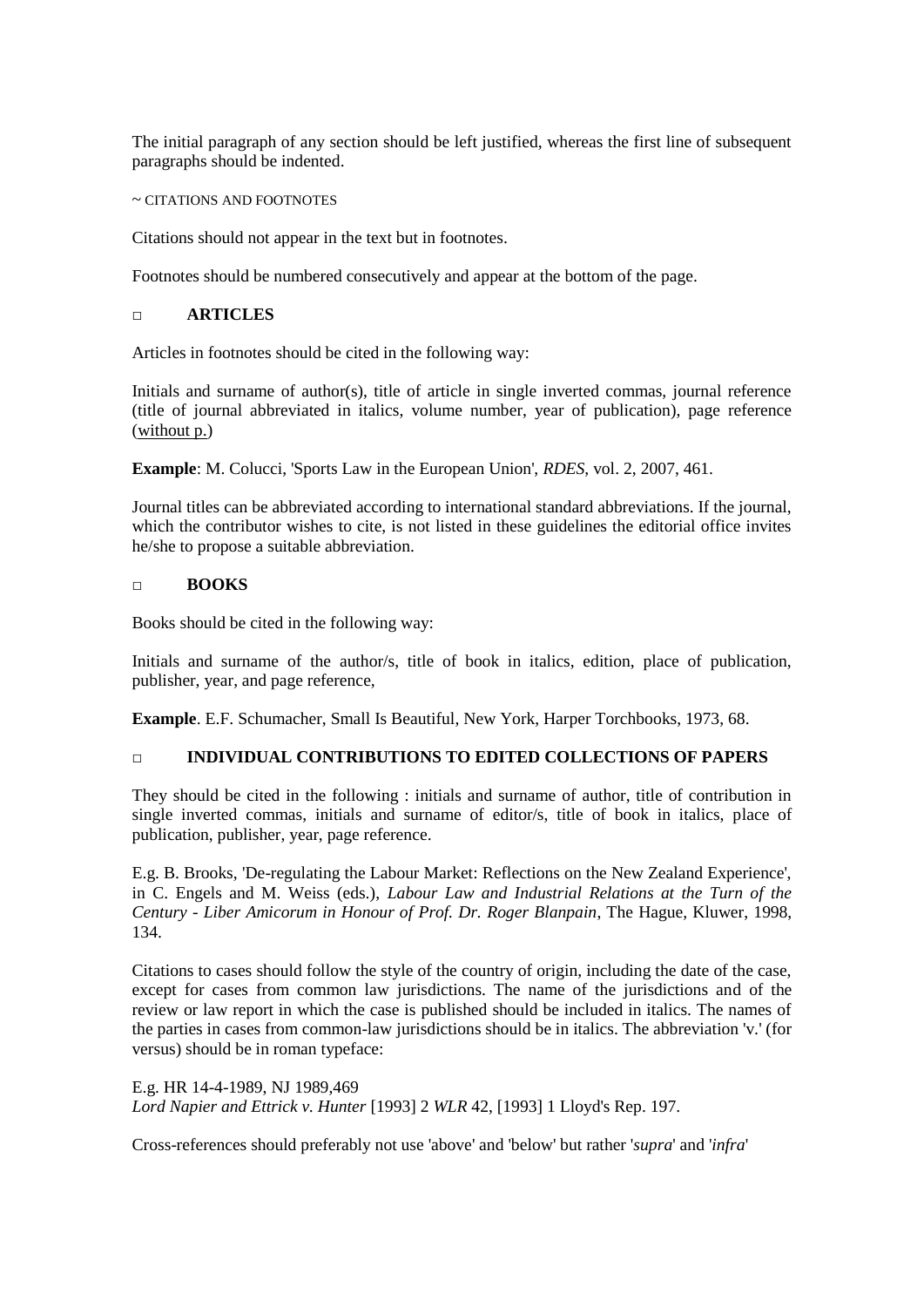## **II. GUIDELINES FOR AUTHORS OF BOOK CHAPTERS**

Please also keep in touch with your book editor(s), they will be your main contact throughout the writing and submission process.

Your book editor(s) will be able to advise you on:

## **Word count**

Take account of the word count stipulated by your editor. The chapter should not exceed the agreed length. Figures and tables should be included in the word count with each figure counting as 500 words and each table as 300 words.

## **Delivery date**

If you think you may miss this, then please contact your editor as soon as possible to discuss the implications.

Please also be aware that this deadline refers to delivery of the whole chapter and that it won't be possible to make more than very minor changes to the files once you have delivered them. We need to receive all the chapters at one time so be aware that if you are late in delivering your material you will be delaying the whole book.

#### **Consistency of style and formatting across chapters**

Please check with your editor which referencing style you should use.

If your editor has provided you with a list of spelling conventions and/or other style instructions please adhere to it. It will improve the readability of the book if it looks like a coherent whole.

If you are unsure about these points please check with your editor.

#### **Contributor Agreement**

This is a contractual agreement between you and the book's editor or directly with SLPC. Please ensure that you sign the agreement and return it to your editor promptly.

#### **How to maximise your readership and citations**

Today readers and researchers discover books through a myriad of online search engines, websites, databases and indexes. Please consider the key terms that you think interested readers will use in literature searches and incorporate them into the chapter title, abstract and key words in an appropriate way. This will help researchers find your work and increase readership and citations.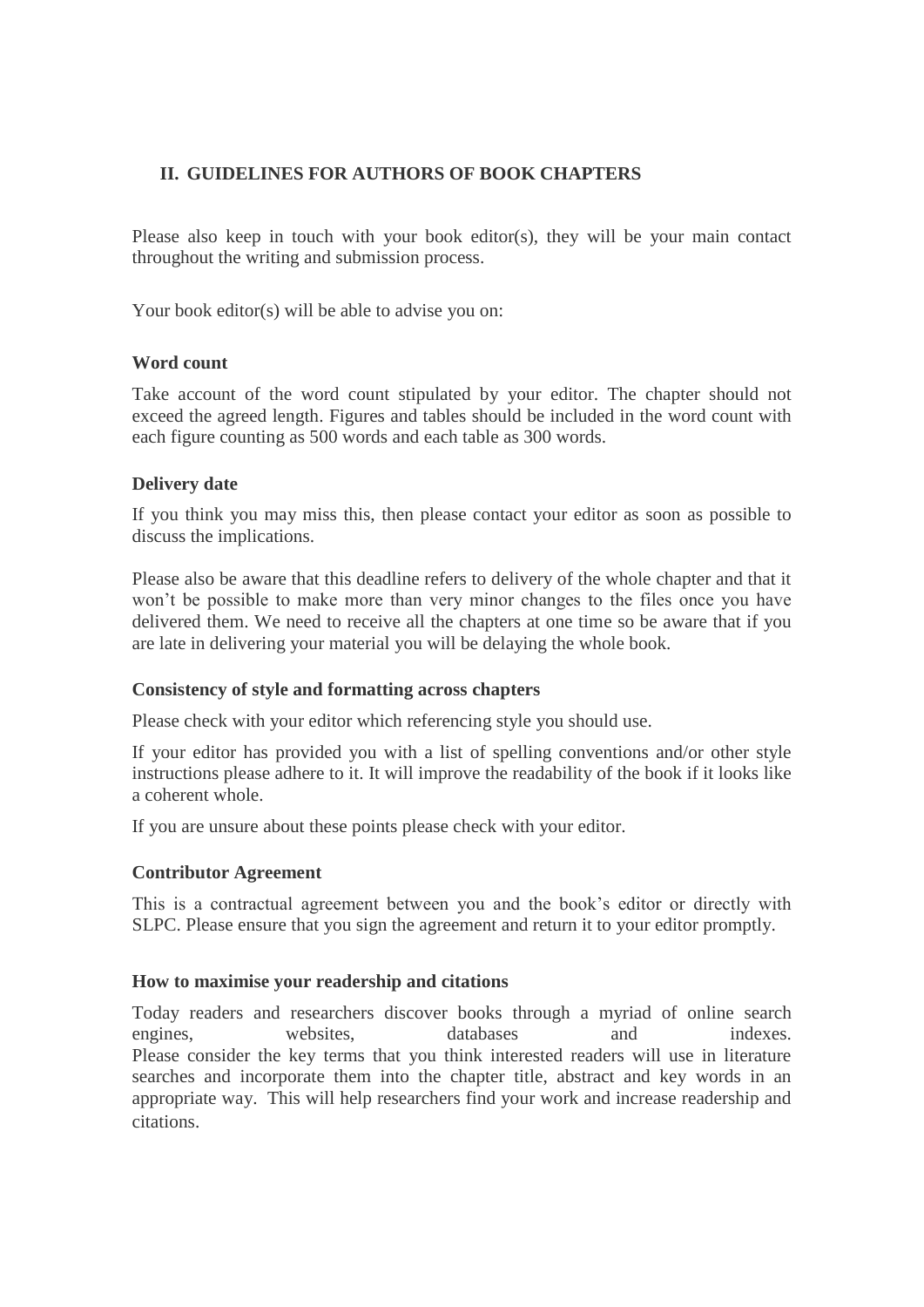## **Your chapter title**

Researchers using online databases often first discover a chapter of a book before discovering the book itself. The chapter title should make sense in isolation. For example, it is better to have 'Introduction to Small Business Economics' than merely 'Introduction' as the book's first chapter.

A good chapter title is concise and gives a clear indication of what the chapter is about.

## **Your summary, abstract and key words**

We require:

#### 1. **A summary**

It should contain the titles of each chapters, for instance:

Summary : Introduction - 1. Sport and European Union – 1.1. Freedom of Movement of  $A$ thletes  $-$ 

## **2. An abstract and Keywords**

The abstract should be of up to 150 words and a list of up to 6 key words/terms for each chapter with your final script. This is a requirement for the chapter to be indexed by Google Scholar.

This information is included in your book's metadata and has an important impact on the visibility of individual chapters in online searches and on the discoverability of your book as a whole.

## **Manuscript delivery**

Deliver your files directly to your book editor, as the editor will wish to make their own checks and may wish to review the material before they collate the chapters and submit them to us.

Ensure that you have finished work on the chapter before you contemplate delivery of the material to your editor.

Your book editor needs to deliver all the material to be included in the book to Elgar at the same time. Once they have passed the files to us there will be no opportunity to make changes to the text other than to make minor copy-editing corrections.

## **Copyright permissions**

If any of your material is under copyright to a third party (including your own work) you will need to provide documentation to your book editor confirming permissions has been granted to reuse the material.

## **Your name and affiliation/biography**

All our edited books contain lists of contributors in a consistent format.